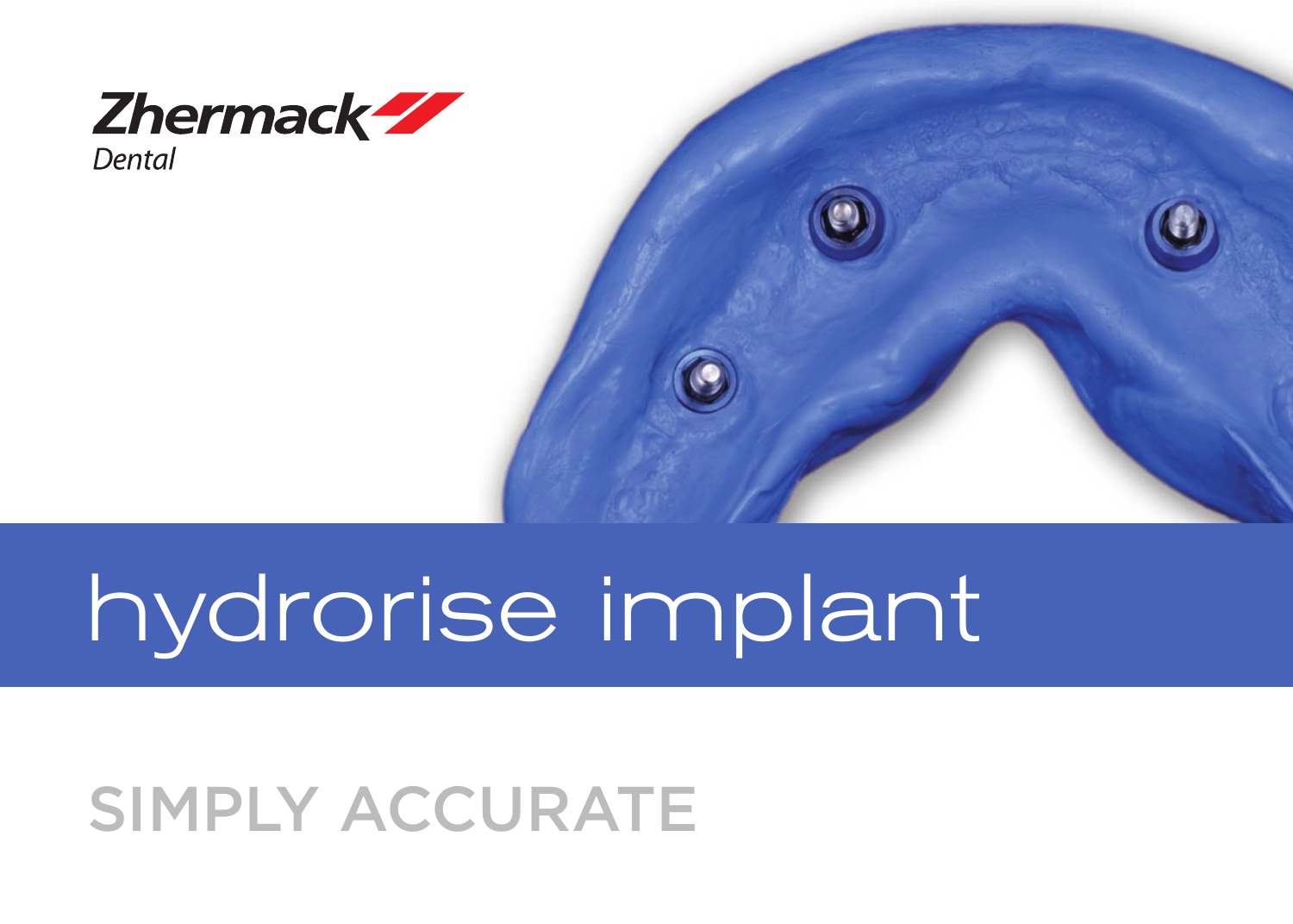

Hydrorise Implant is the high-rigidity addition silicone ideal for impression taking in implantology.



It detects with precision the three-dimensional position of implants, allowing the dentist to **get an accurate impression on the first try**.

**Ask your dentist to use Hydrorise Implant and make your daily life** 3 times **easier!**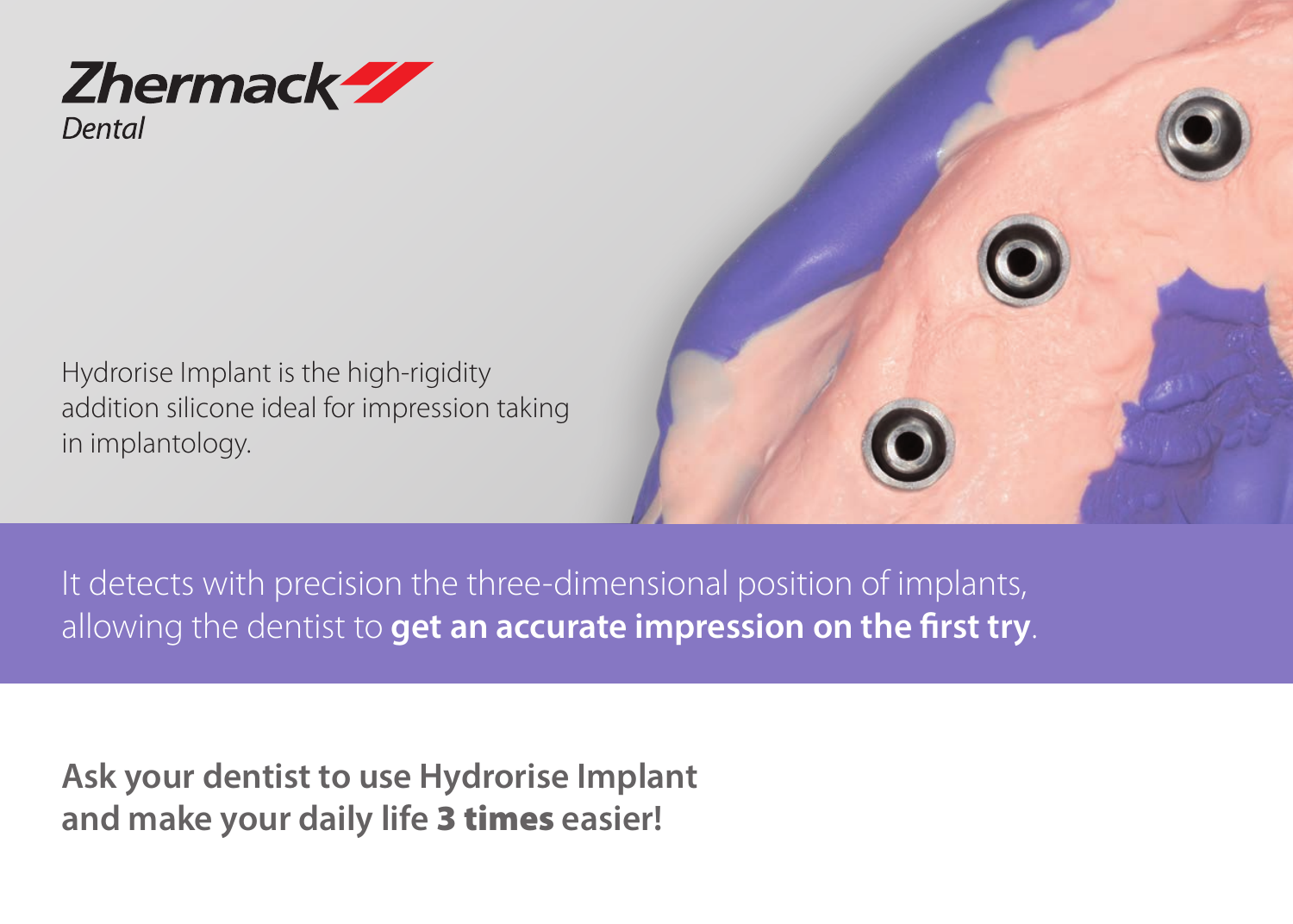# Ne care fo We care for the simplification of your daily work.

#### **Easy to cast and remove.**

Being an addition silicone and due to its special formulation, the model can be easily removed from the impression, even in the presence of limited undercuts.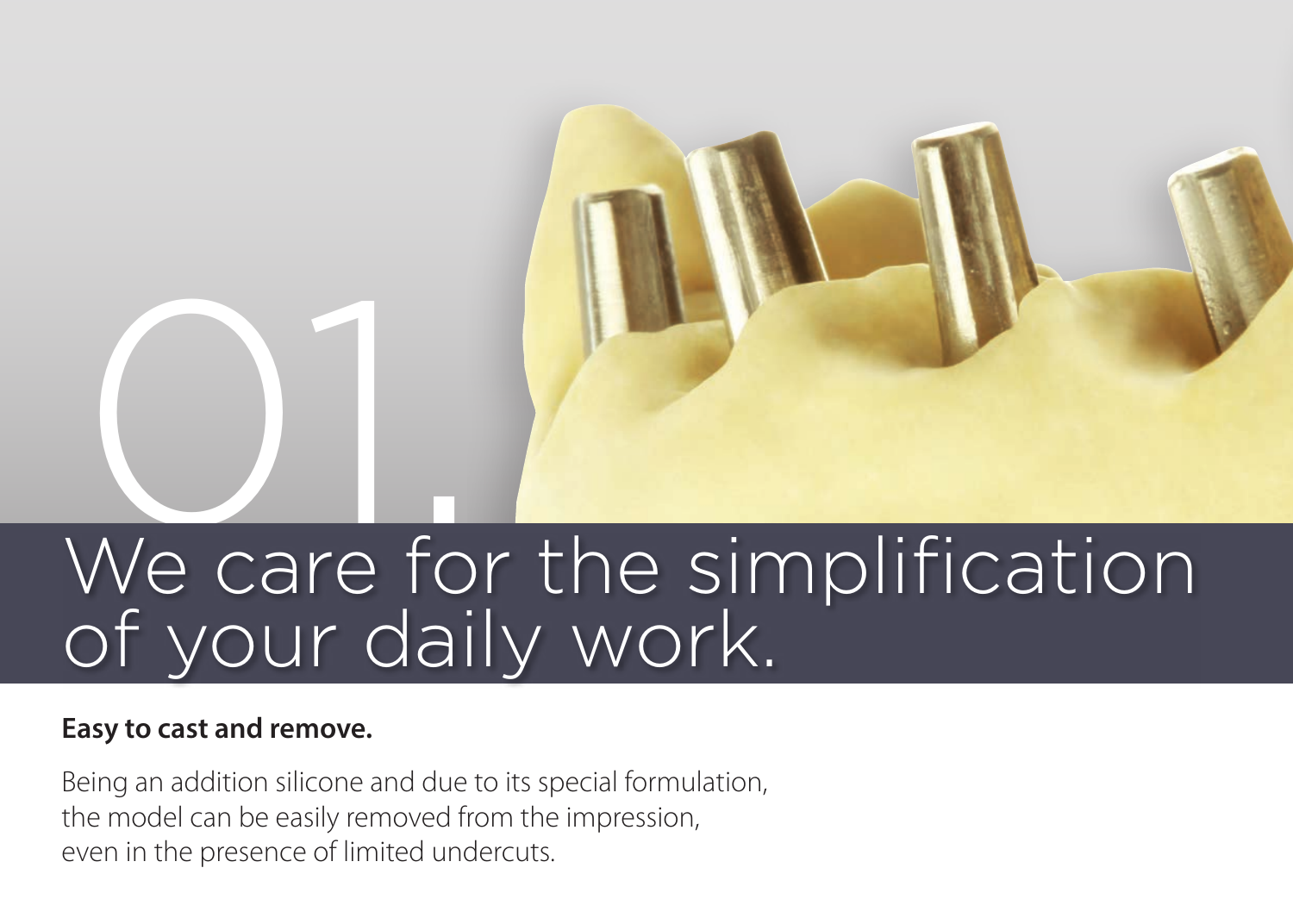

### We care for your safety.

#### **Easy to disinfect.**

The impression made with Hydrorise Implant is compatible with spray and liquid solutions specifically formulated for impression materials. Limit the risk of cross contamination and use a material that reduces any dimensional change.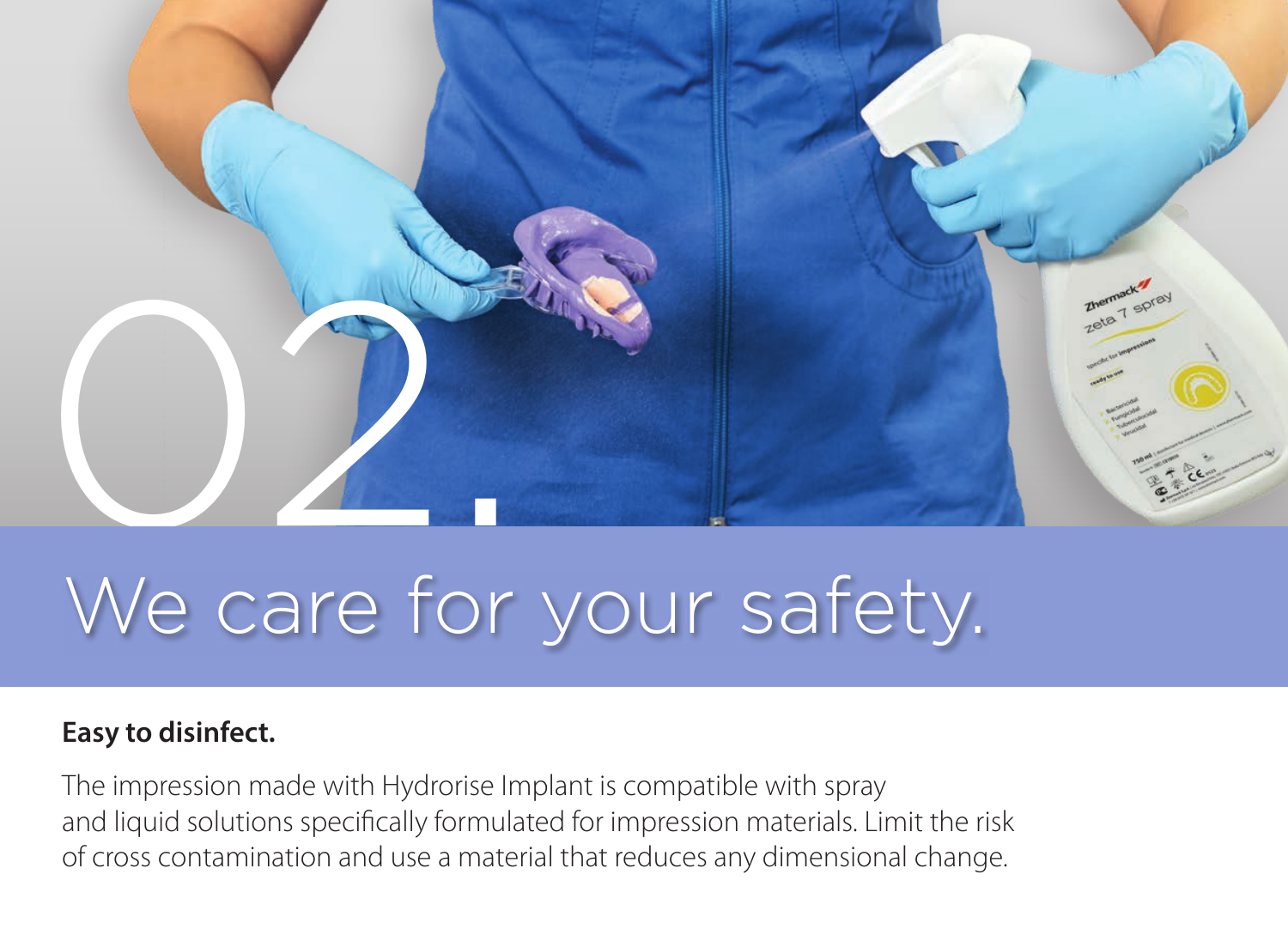

### We care for your efficiency.

#### **Easy to read.**

The impression is scannable with the most common scanning systems in the market without using dulling sprays.